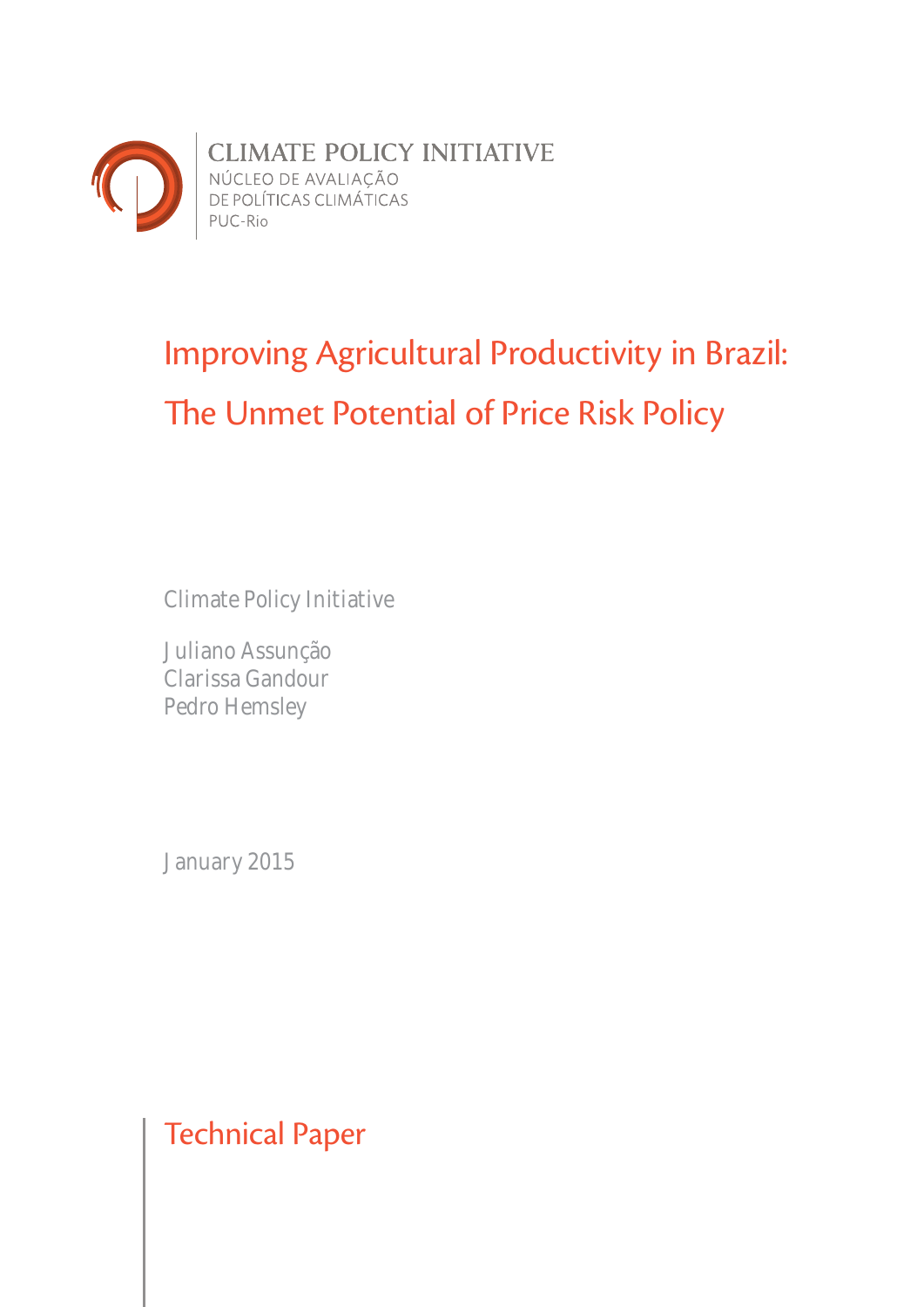# **Improving Agricultural Productivity in Brazil: The Unmet Potential of Price Risk Policy**

Juliano Assunção<sup>a,b,∗</sup>, Pedro Hemsleyª, Clarissa Gandourª

*<sup>a</sup>Climate Policy Initiative (CPI) & Núcleo de Avaliação de Políticas Climáticas da PUC-Rio (NAPC/PUC-Rio) <sup>b</sup>Department of Economics, PUC-Rio*

# **Abstract**

Price volatility is a major source of risk in agriculture, since production decisions are usually made long before output is ready for sale. When capital markets are underdeveloped, financial tools to insure against price volatility are limited, and public policy may increase welfare by substituting for these tools. In Brazil, a major agricultural player in the world market, public policy focuses on guaranteeing a minimum price instead of decreasing volatility. We show that while farmers attribute a large value to price hedging, the current policy is able to achieve only a small small fraction of this value.

*Keywords:* agriculture, price volatility, insurance mechanisms JEL codes: D41, D42, D43, D86, I13

<sup>∗</sup>Corresponding author. Phone number: +55 (21) 3527 2520. Address: Estrada da Gávea 50, 4<sup>o</sup> Andar, Gávea - Rio de Janeiro - RJ, 22451-263, Brazil.

*Email addresses:* juliano@cpirio.org (Juliano Assunção), pedro@cpirio.org (Pedro Hemsley), clarissa@cpirio.org (Clarissa Gandour)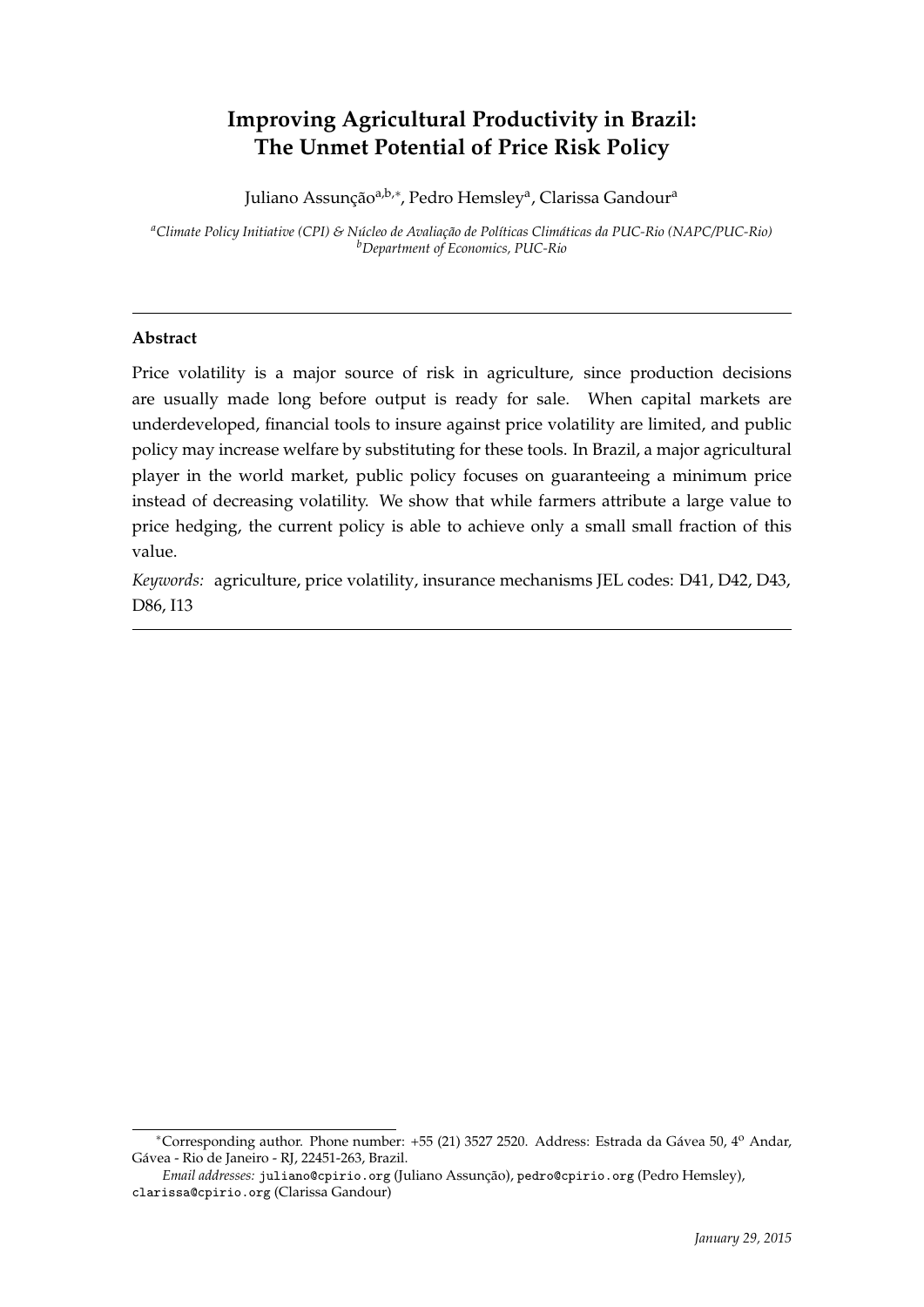#### **1. Introduction**

Production risks in agriculture are typically related to either adverse natural events, such as weather shocks and pests, or low output prices. The latter — henceforth referred to as price risk — is a major concern for both farmers and policymakers: Unmanaged risks can not only lead to low income for farmers, but also affect the agricultural banking sector, contributing to a rural poverty trap (for a more in-depth discussion on this, see International Bank for Reconstruction and Development [10] and Santos and Barrett [22]). In this work, we focus on price risk to quantify potential gains from providing insurance against price risk in Brazil, as well as estimate actual gains achieved by existing public policy.

This paper begins by looking at the institutional context for price risk insurance in Brazil. Capital markets serve as theoretically adequate tools for mitigating price risk. In principle, farmers may go to the private market to acquire sell options for output, or buy options for inputs, or even insure away any type of price risk using forward contracts. Yet, the role of agricultural public policy was historically very relevant in many countries, particularly at times when market mechanisms were underdeveloped. The type of policy used to support agriculture varies significantly across countries: it ranges from incentives to the use of market instruments (including publicly-provided versions of market tools) to guaranteed levels of income or simple government buyouts of farmers' output when prices fall below a given threshold.

The type of policy has also changed over time. The use of direct buyouts has decreased steadily since the 1980s in developed countries (namely, the United States and Europe), as has government financial support to guarantee minimum prices. In the US, the Farm Bill that was passed in 1985 cut public funds for output acquisition and stocking. A similar move started in Europe in 1993. Such policy changes responded to criticisms concerning high public expenditures, frequent overproduction, dumping in world markets and rotting stocks. Price mitigation today is mostly based on direct payments to farmers, thereby avoiding governmental distortion of market allocation.

In contrast, Brazilian capital markets are underdeveloped and financial tools to cope with price risk available in the country are usually limited due to low scale and informality. Price insurance in Brazil is essentially provided by the federal government through the annual Agricultural Plan (PAP). Resources for the 2012/2013 PAP totaled BRL 133.2 billion, BRL 5.4 billion of which were allocated to price risk management. However, a large share of resources for price risk mitigation is still used for government buyout policies, either through direct or indirect acquisitions; moreover, the PAP's focus is on minimum prices, not on price volatility itself.

After reviewing the institutional context for price risk insurance, the objective of this paper is two fold. First, we compute the value of insurance for farmers in Brazil – i.e., how much they benefit from moving from autarky (when they have to absorb all price fluctuations) to perfect insurance. Second, we ask how much of this value current policy

To address these questions, we use a simple variation of the recursive version of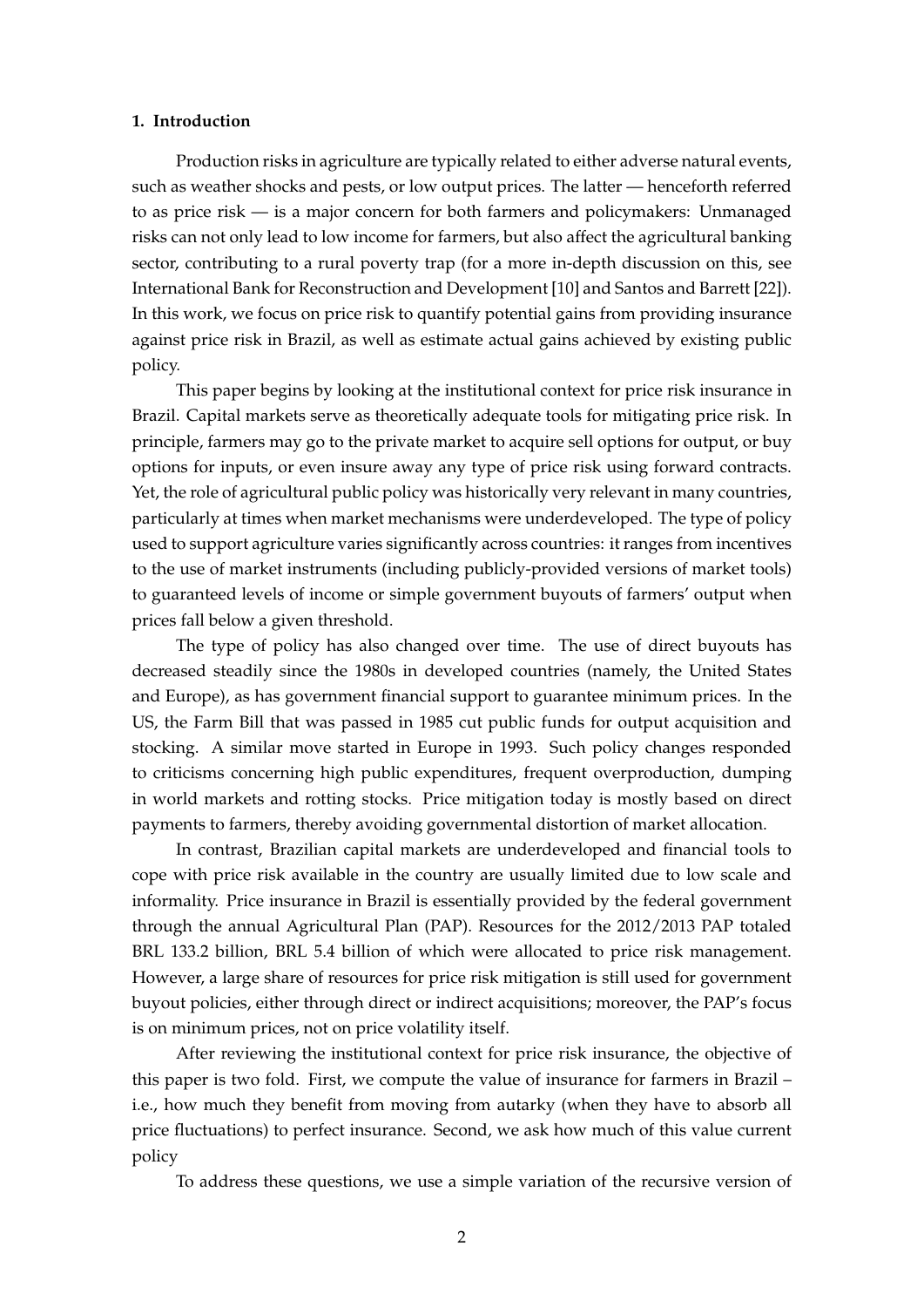the neoclassical growth model (for details, see chapter 16 of [13]). A risk-averse decision maker (the farmer) chooses two inputs (land and labor) to produce a given quantity of output each period. He makes his production decisions before prices are known. The farmer then sells the output at given market prices, which follow an exogenous stochastic process, and decides how much to save and reinvest for the next period.

We model policies as follows. Under autarky, farmers face random prices. The only form of risk mitigation is capital accumulation, which acts as a form of self insurance when the agent's absolute risk aversion is decreasing in income. Under perfect insurance, farmers receive the expected price for each crop. The minimum price policy is simply a lower bound on the price farmers will receive given an exogenous price process. Under the current policy, the government buys all the output at the floor when prices fall below it.

We then consider price series for the four most important crops in Brazil according to production value: soybean, sugarcane, corn, and coffee. We have two sets of results. The first relates to the economic value of insurance: We ask how much farmers would be willing to pay to move from autarky (i.e., complete absence of risk mitigation) to full insurance. We interpret this as the potential market for price risk hedging.

We find that corn farmers would pay 15.3% of total production value, which amounts to BRL 5.7 billion in 2013. This figure reaches 25.8% for soybean (BRL 23.5 billion), 37.6% for sugacane (BRL 18.5 billion) and 14.4% for coffee (BRL 2.0 billion). Altogether, the value placed by farmers of these crops in price risk mitigation is BRL 49.6 billion, or 25.9% of total production value for the four most important crops in Brazil, suggesting a large potential market. Lastly, we find that insurance gains are more relevant for small farmers, which are more exposed to risk as their output is closer to the minimum consumption need.

The second set of results measures how much of this potential gain may be delivered by current policy in Brazil. We find that the value of the current policy was BRL 163 million for corn, BRL 1.3 billion for soybean, BRL 2.3 billion for sugarcane, and BRL 203 million for coffee. The total value farmers of these four crops place in the current policy was BRL 3.98 billion — only 8.0% of the potential market. These results suggest that the current policy is not cost-effective, since more than BRL 2 billion were reserved for government acquisitions and storage in the 2012/2013 PAP.

One possible explanation for the current policy's inefficiency is that it was designed within a very different context than that for which it is used today. It was developed in the 1960s to prevent small-scale farmers from extreme poverty when agricultural prices were low. Yet, the need for risk mitigation changes in the process of economic development. Minimum price guarantees typically offer protection against drastic circumstances that might affect farmers' subsistence. However, with the development of other sectors, capital expenditures in agriculture are only feasible with a favorable combination of risk and return. Minimum price guarantees are not of much help in this scenario. When prices are above minimum thresholds, the return of agricultural investments are still exposed to price risks. Moreover, there are tools to deal with catastrophic risk — the US, for example,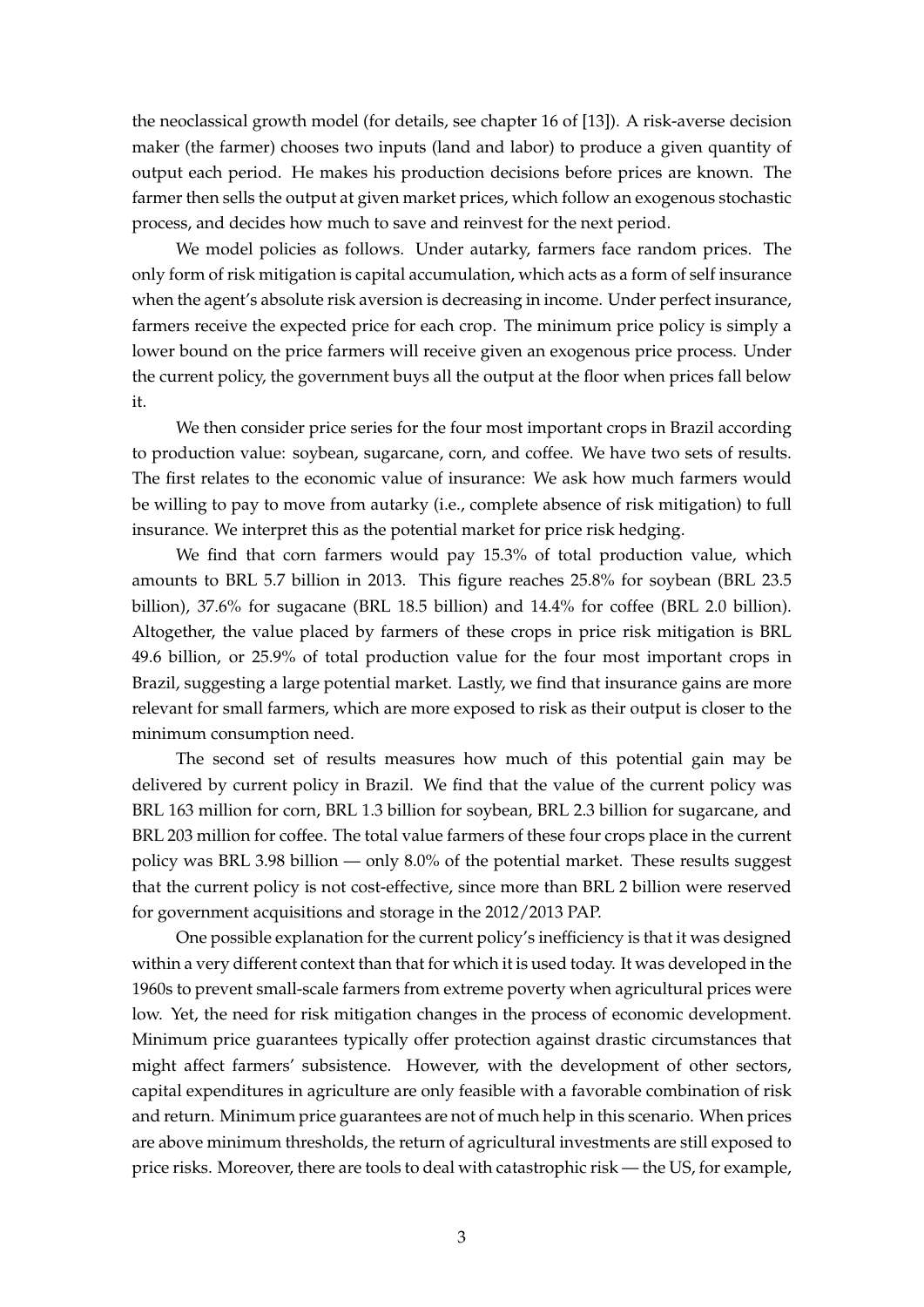has been switching to crop insurance since the 1980s, as described in [9]. One of the first full-fledged evaluations of price support in agriculture may be found in [12].

This paper contributes to the literature on agricultural risk and its impact on welfare and farm decisions. [17] is an early and comprehensive text on price risk, price stabilisation schemes, and their impact on risk-taking behavior in settings without perfect insurance markets. It highlights the role of systematic risk, as opposed to the typical nonsystematic shocks related to weather and pests. A recent and substantial body of research has developed on the impact of insurance, both formal and informal, in farming activities. [11] studies the channels through which kinship-based arrangements affect financial decisions. [20] evaluate the impact of improved forecasting of rainfall (which amounts to an exogenous reduction in risk) on profits and investment decision; in a companion paper ([21]), they establish its impact on wages. [16] further investigates this point: they use a large-scale randomized experiment to test a series of general equilibrium labor market effects. As for the determinants of the usage of insurance tools, [6] describe barriers that prevent the large-scale adoption of risk-mitigating tools (i.e., insurance products)<sup>1</sup>. Lastly, and closer to the present paper, [15] study the demand for formal insurance by farmers who rely only on informal arrangements.

Our work also relates to a large body of literature that uses calibration methods to evaluate financial decisions in agriculture. [3] develops a model to study how financial frictions affect productivity; it may be interpreted as the underpinning of the production values we take from the data in the current exercise. Other applications include the impact of price risk on the inverse farm size - productivity relationship, as in [1], and transition dynamics from an agricultural economy to a more developed one, as in [4] (for other examples, see [19]). The current paper adds to this literature by offering a measurement of potential market size and of the value created by the minimum price policy.

The paper proceeds as follows. Section 2 describes the institutional background in Brazil, Europe, and the United States, focusing on recent changes in price risk mitigation policies. Section 3 lays out the model and presents the results. Section 4 concludes. Technical points are left to the appendix.

# **2. Institutional Context**

Agricultural producers' demand for protection against price risk is typically met by: (i) the government, through targeted public policy; (ii) capital markets, most notably via future and option contracts; and/or (iii) private agents of agribusiness, such as agricultural trading companies, dealing directly with producers. The actions of the first two can be tracked, to a lesser or greater extent, through data and legislation, whereas transactions involving the third are essentially invisible in publicly available data. This section provides a brief overview of the first two components in this market.

<sup>&</sup>lt;sup>1</sup>It is worth mentioning that [5] fail to reject the assumption of complete insurance markets in Thai villages: given heterogeneous levels of risk aversion, the average household would benefit from decreased risk, but those with low risk aversion would be worse off.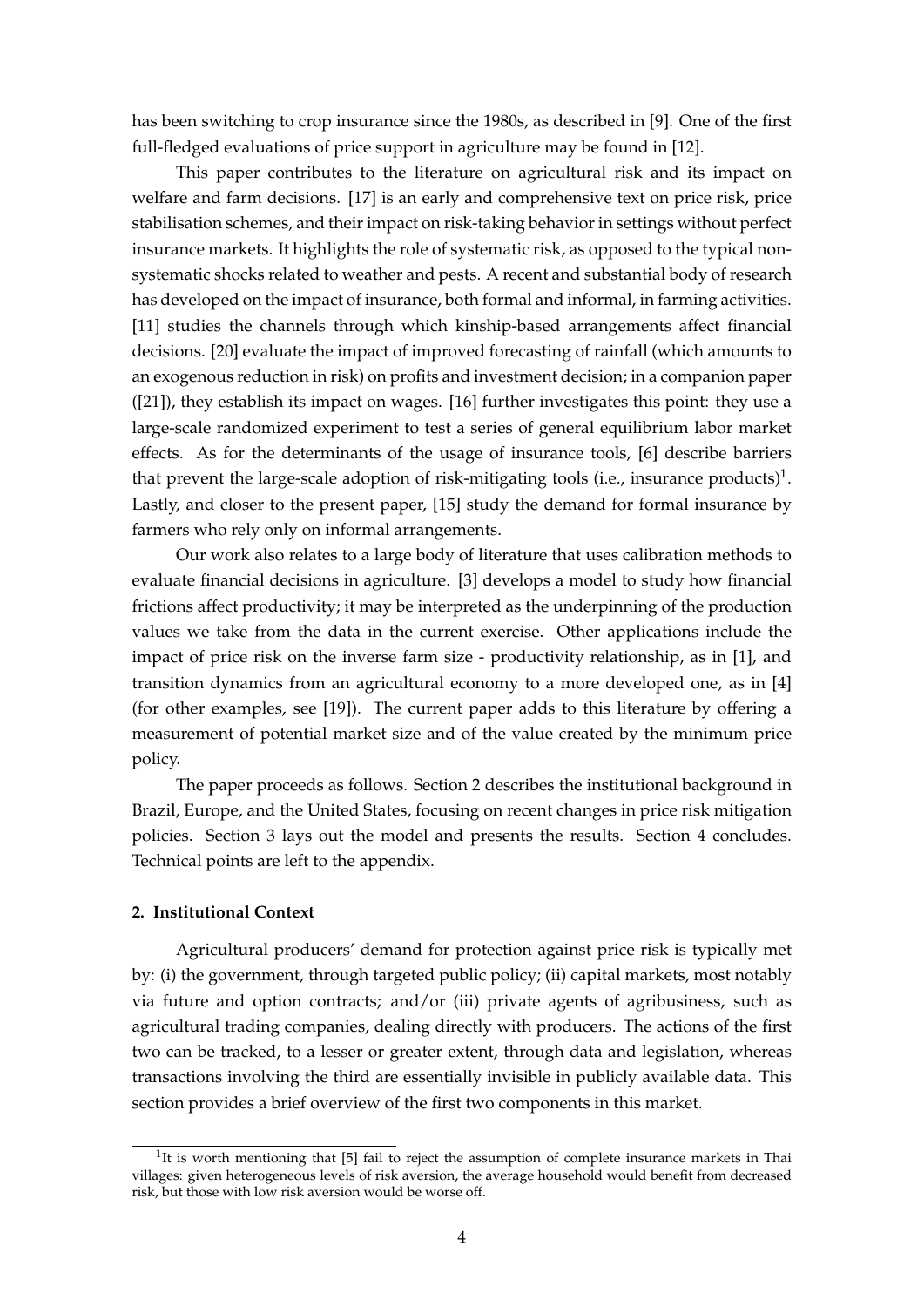#### *2.1. Public Policy*

Over the past decades, the United States and Europe have moved away from market-distorting policy interventions for protecting agricultural producers from output price risk. While Brazil has made some progress in the same direction, it still reserves a substantial amount of public resources — over USD 1 billion in 2013 — for use in arguably inefficient agricultural support programs.<sup>2</sup>

In the context of agricultural price risk management, an efficient public policy should hedge producers against reductions in output price without interfering in the allocation of agricultural production — products should reach the same consumers as in the absence of the price shock. Direct government acquisitions associated with price floors are the typical example of an inefficient policy for protecting against price risk: when market prices fall below a pre-determined minimum price, the government purchases agricultural output from producers for either redistribution or storage. Although such minimum price guarantees do, in fact, protect producers from price volatility, they also introduce significant market inefficiencies. First, because the product no longer reaches the same final consumer as in the scenario without government intervention. Second, and perhaps more importantly, because the product might be used for purposes whose value is lower than those of its original market-based allocation. In this sense, the distortion in product allocation can essentially destroy value in the economy.

Despite being inefficient, direct government acquisitions associated with minimum price guarantees played an important role in providing protection against price risk in the past. They were the main mechanism for supporting rural producers in the United States from the 1930s through the 1970s, and lasted even longer in the European Union, where minimum price guarantees stood as the basis of agricultural policy through the early 1990s (see last subsection of the Institutional Background for a policy overview for the United States and Europe). As policy developed, however, both the United States and the European Union moved away from minimum price guarantees via direct government acquisitions, gradually adopting more market-oriented instruments to support agricultural producers. In particular, direct payments were introduced as substitutes for government acquisitions. Thus, instead of purchasing output, governments transferred resources to producers as a means of compensating low market prices. Deficiency payments, in which the government covers the difference between market prices and price floors, are an important form of direct payment — producers are protected against price volatility, but the market-based allocation of agricultural output is not changed.

More recently, agricultural policy in the United States has incorporated revenue insurance. When supply of output is high, prices are typically low — instead of tying policy intervention to price floors via minimum price guarantees, the government can use public resources to ensure minimum revenue, thereby accounting for both

 ${}^{2}$ For a more thorough history of the American system of price support see of Agriculture [18] and Dimitri et al. [8]. For the European context, see Delayen [7].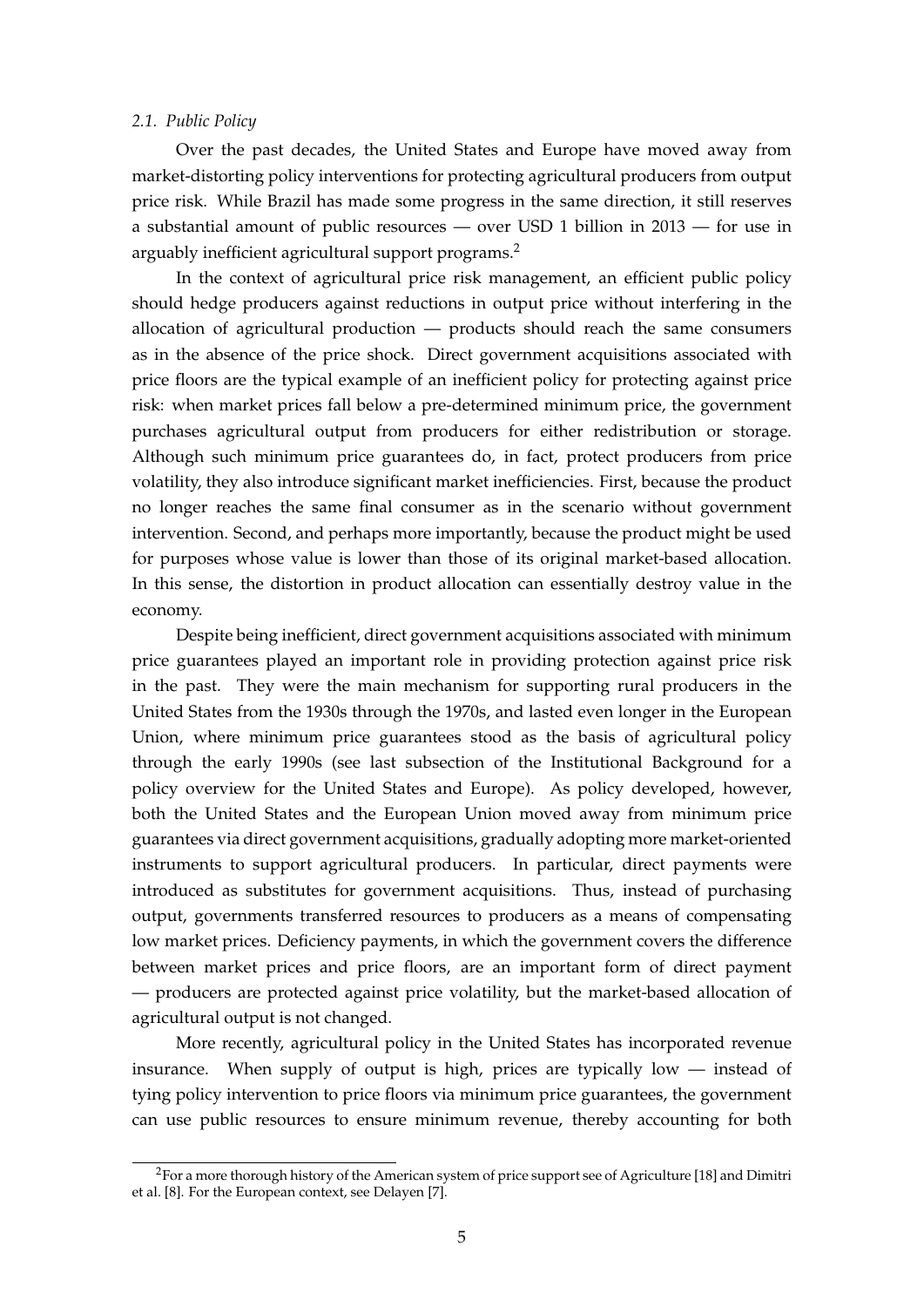increased production and decreased price effects. Revenue insurance thus reduces market distortions to the extent that it takes market effects into consideration.

The following overview of Brazilian policy for dealing with agricultural output price risk shows that, although Brazil appears to be moving in the same direction as the United States and Europe, there is still much room for improvement.

## *Brazil*

Since its creation in 1966, the federal government's Minimum Price Guarantee Policy (PGPM) has served as the cornerstone of Brazil's policy efforts for protecting agricultural producers against price volatility.<sup>3</sup> Although the essence of the PGPM has remained largely unchanged, new policy instruments have been added over time.<sup>4</sup> Through the mid-1990s, the PGPM offered price support via government purchases and financing for storage. When market prices fell below PGPM price floors, agricultural producers could either sell their output to the federal government, who was obligated to purchase it, or obtain a loan from the federal government to cover storage expenses, so as to sell output during off seasons (when market prices would supposedly have risen above price floors). Financing could be obtained with the option to sell output to the federal government at the established minimum price when the loan contract expired, or without the sell option, in which case producers would either have to sell output at prevailing market prices or extend storage using their own resources.

Although direct government purchases and financing for storage were offered at low costs to producers, they resulted in substantial expenses for the government, particularly due to the high cost of storage. This contributed to the adoption in the second half of 1990s of new PGPM instruments that were more market-oriented. Starting in 1997, the federal government subsidized the reallocation of agricultural production from areas of excess supply to those of excess demand. Auctions were held such that producers still received PGPM price floors (or, in a later development of this PGPM instrument, some other pre-determined reference price), but buyers effectively paid a lower price for output — the government covered the difference.

Government option contracts were also introduced in 1997. If market prices fell below PGPM price floors, agricultural producers could exercise their options, forcing the federal government to buy their output.<sup>5</sup> The move towards market-oriented PGPM instruments was further strengthened in the mid-2000s, when the federal government introduced a subsidy to suppliers of private agricultural option contracts. Although this represented an important step towards the private market for agricultural risk

 $3$ Since 1991, the Brazilian Supply Company (Conab) executes the PGPM under the coordination of the Ministry of Agriculture (MAPA).

<sup>4</sup>For a summary of PGPM instruments introduced over time, see Ministério da Agricultura, Pecuária e Abastecimento [14]. The Ministry of Agriculture's annual Agricultural Plans, which determine the guidelines for agricultural policy, also contain brief descriptions of policy instruments available to support agriculture.

<sup>&</sup>lt;sup>5</sup>There is no secondary market for government option contracts. The government can only revert its position in option contracts through a repurchase auction or a transfer auction. In both cases, the government pays the new contract holders a subsidy to cover the difference between exercise and market prices.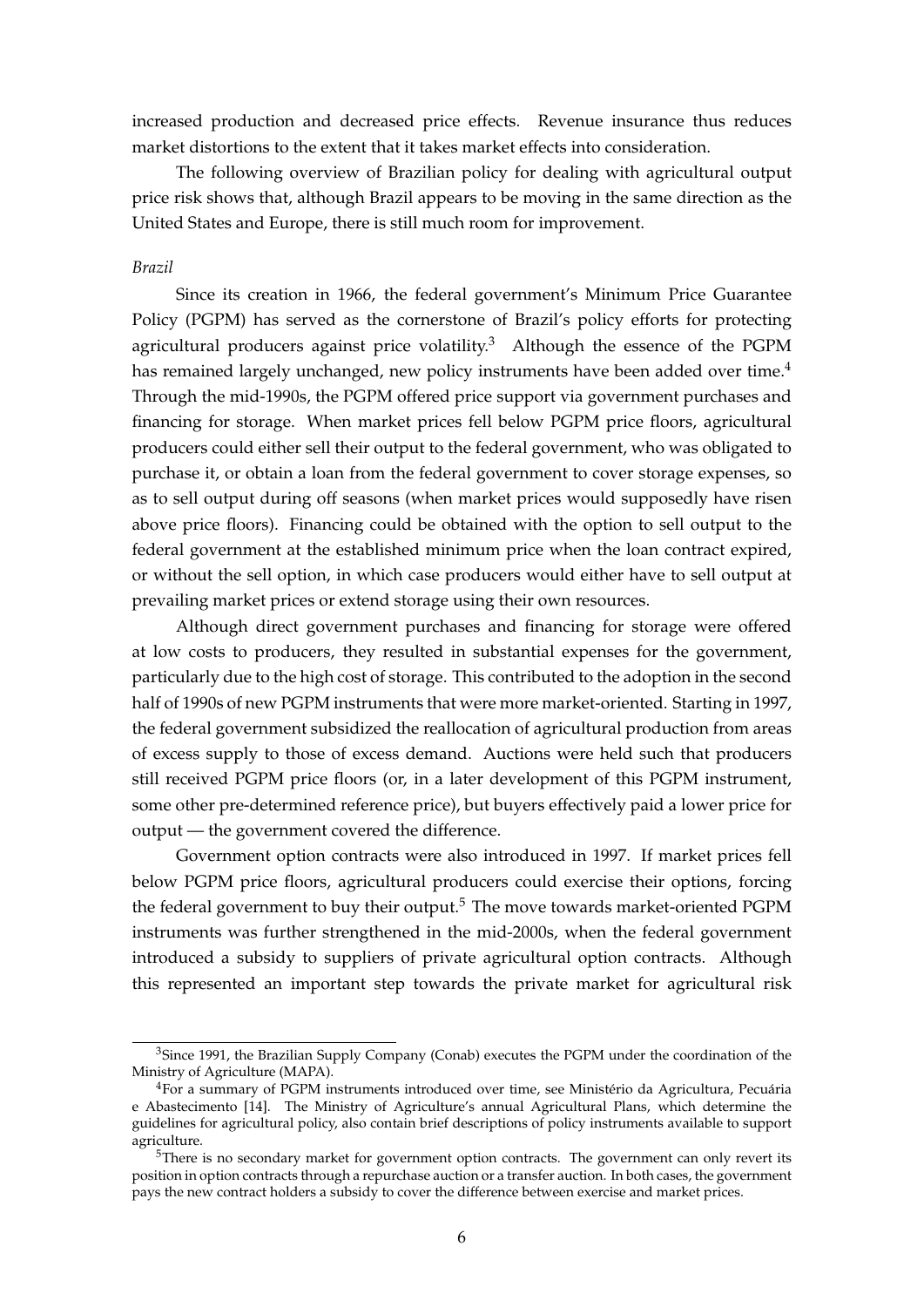management, it still depended on government decisions regarding product selection, price, quality, quantity, and destination.<sup>6</sup>

The incorporation of new instruments into the PGPM over the past two decades aimed at alleviating the policy's burden on public expenditure while not compromising protection to the producer, as well as modernizing Brazilian agricultural policy. Yet, total resources allocated to price support are still sizable — in 2013, the federal PGPM budget totaled approximately USD 2.4 billion, with over two fifths of it being destined for direct government acquisitions and storage expenses. As previously argued, this type of price support introduces market inefficiencies and are best avoided. The reallocation of output, even if less costly to public coffers than direct acquisitions, still imply market distortions to the extent that the government — not the market — ultimately determines the allocation of production.

Moreover, the PGPM might well be carrying an anachronistic legacy. The policy was introduced before the 1973 creation of the Brazilian Company for Agricultural Research (Embrapa), which was instrumental in developing and implementing key technological advances in Brazilian agriculture, as well as before the large-scale occupation of the Cerrado biome, which is now central to Brazilian agribusiness, started in the  $1970s$ .<sup>7</sup> Brazil's agricultural structure when the PGPM was created in the  $1960s$ was vastly different from today's predominance of large-scale commercial agribusiness. At the time, the majority of the country's rural producers were smaller-scale farmers who were relatively poorer and more vulnerable than they are today. The PGPM policy was created as much to relieve rural poverty as it was to encourage agricultural growth and protect producers from price shocks. Today, the nature of demand for hedging against agricultural output price risk has changed considerably in Brazil.

Anecdotal evidence suggests that producers of Brazil's leading export commodities operate on such a large scale that using the PGPM becomes unfeasible and/or have access to international private markets for risk management instruments that provide better insurance against price shocks. Producers who have no such access — namely, those who operate at smaller scales or produce for domestic consumption only — are restricted to whatever instruments are offered in Brazil. In light of the current scenario of limited private instruments for agricultural risk management available in the country, which we describe in the following section, these producers will typically turn to the PGPM.

## *A brief policy overview for the United States and the European Union*

American agricultural policy is determined by Farm Bills issued every five to seven years. The first bill, dating back to 1933, adopted minimum price policies for select crops as a means of decreasing farm poverty. Such price support policies were the main mechanism for increasing and stabilizing agricultural income until the 1980s. Direct payments for income support, which were first introduced in the mid-1960s, gained

 $6R$ evenue insurance is a novel element in Brazil. The first of its type was offered by a private entity in the country in 2011, but only at an experimental level for a limited number of crops and producers.

 $^7$ Bragrança [2] provides a background to the incorporation of the Cerrado intro Brazilian agriculture and discusses the role played by Empraba in the agricultural development of Central Brazil.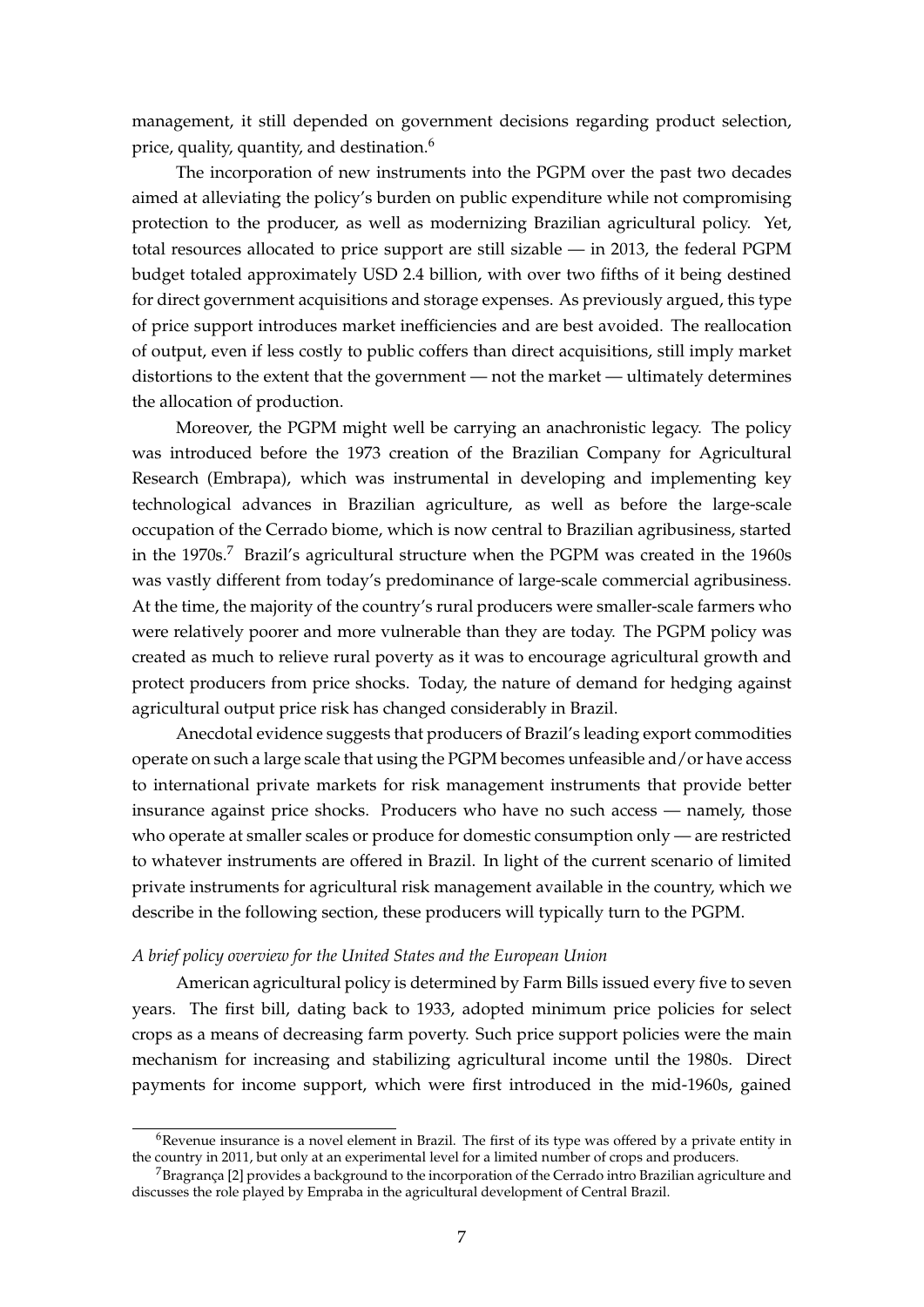further strength in the 1981 Farm Bill, in part due to high expenditures caused by the misalignment between international prices and American price floors.

In the second half of the 1980s, agricultural policy in the United States started shifting more strongly towards market-oriented practices — incentives were provided for the marketing of commodities, and the 1996 Farm Bill ended governmental supply controls and adopted the large-scale use of decoupled payments to support rural income.<sup>8</sup> More recently, the 2007 Farm Bill launched a revenue insurance program such that agricultural producers were hedged against drops in revenue.

A similar trend away from price support was observed in Europe. Since the early 1960s, the European Union has had a Common Agricultural Policy (CAP) towards food security and agriculture. The CAP determined minimum price guarantees, which aimed to raise agricultural producers' incomes to match those in other sectors of the economy (while not making them so high as to compromise food security). <sup>9</sup> By the 1980s, overproduction and increasing costs of storage contributed to the dumping of European agricultural output in world markets. With international prices typically below minimum prices in Europe, this practice implied an European subsidy for agricultural exports.

CAP reforms began in 1984, but minimum price guarantees remained unaffected through the early 1990s, when direct payments to support farmers' incomes were introduced as substitutes for price guarantees. The scope of price support policies decreased significantly to help boost competition in both European and international markets. In the late 1990s and early 2000s, policy reform further developed direct payments and introduced a series of productivity and competitiveness-enhancing measures to reduce the need for price guarantees.

Finally, the incorporation of ten new countries into the European Union in the early 2000s rendered union-wide minimum price guarantees too expensive to be sustained. Direct payments were decoupled starting in 2003, giving European agricultural producers greater freedom to respond to market demands and conditions, including oscillating output prices.

#### *2.2. Private Capital Markets*

Brazilian capital markets for hedging against agricultural output price risk are at an early stage of development. For example, the Chicago Mercantile Exchange Group (CME Group), which is considered the world's leading marketplace for agricultural commodities, saw over 1 million contracts negotiated each trading day in 2013. In contrast, during this same time, the Brazilian stock market (BM&FBovespa) saw an average daily volume of less than 9 thousand contracts.<sup>10</sup> Moreover, at the time of

<sup>&</sup>lt;sup>8</sup>Decoupling meant that direct payments were no longer associated with current production, but rather with historical production records. This was done to avoid influencing production decisions and thereby introducing market distortions due to policy.

<sup>9</sup>CAP price support expenses — as all CAP expenses — were financed by a common European fund.

 $10$ Figures include both crop and livestock contracts. On average, about half of the contracts negotiated in the BM&FBovespa in 2013 referred to crop products.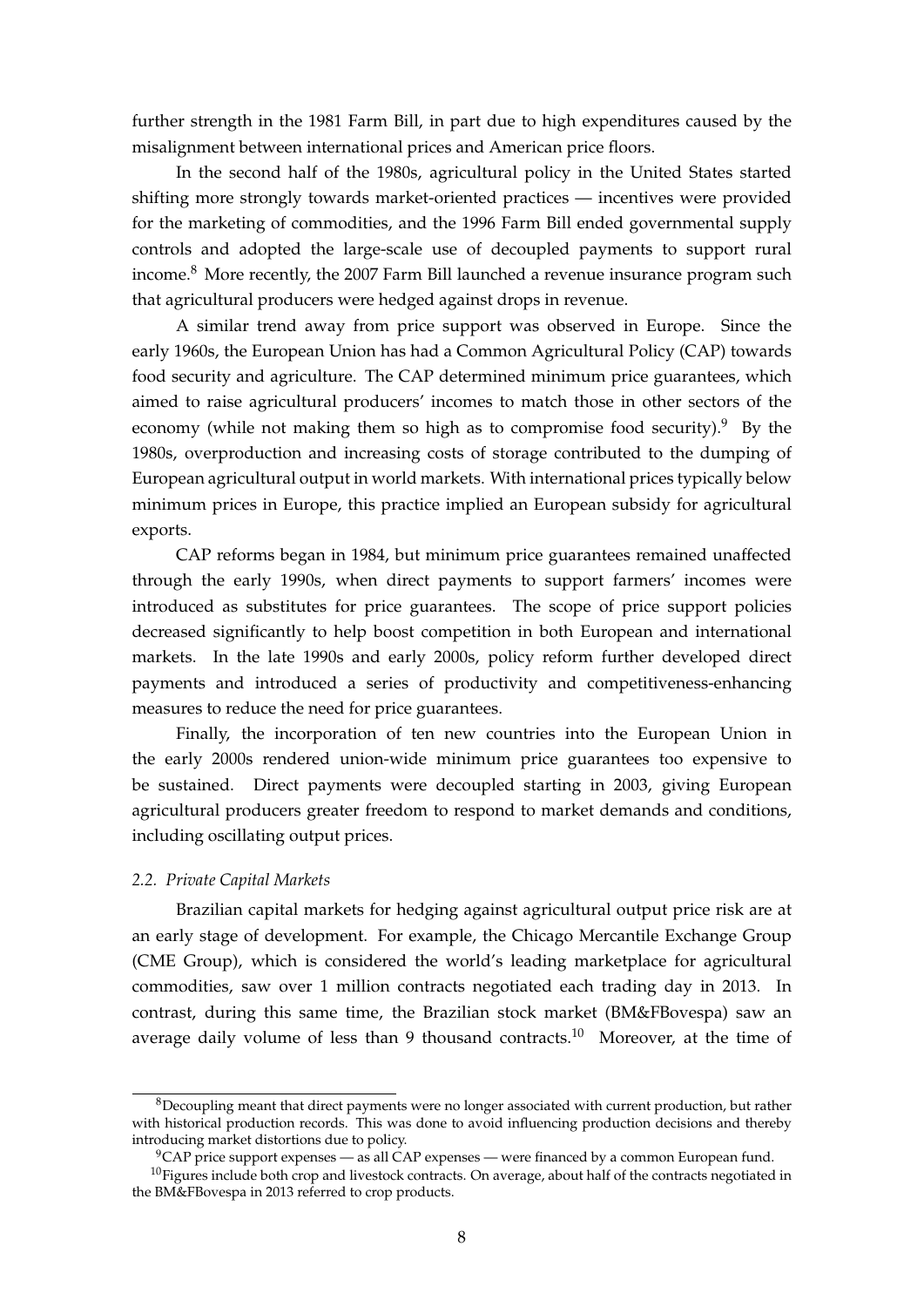writing, while the CME Group offered more than 100 different types of crop contracts, the BM&FBovespa only offered 10. It is worth noting that CME Group transactions cover products from all over the world, including Brazil. Thus, despite the relatively low volume and variety of agricultural commodity contracts in the BM&FBovespa, some Brazilian producers likely go to exchanges abroad to find financial products to hedge against price risk.

The extent to which capital market transactions insure producers against price risk depends on the type of contracts being negotiated. Although future contracts offer some protection against price volatility, in the sense that they reduce uncertainty, they are not necessarily an efficient form of insurance against output price risk. Future contracts bind producers to delivery of output at contracted prices, regardless of market prices at the time of delivery. They therefore limit producers' gains when market prices are above contracted prices. Option contracts, on the other hand, effectively insure producers against price risk. Producers pay a premium to acquire the option, but they can choose whether to exercise the option (when market prices are relatively low) or not (when market prices are relatively high).<sup>11</sup> Yet, in 2013, option contracts accounted for only 7% of the total volume and less than 2% of the total value of crop contracts negotiated in the BM&FBovespa. These figures suggest that the efficiency of protection against output price risk obtained via capital markets in Brazil could be improved.

Anecdotal evidence indicates that the Brazilian stock exchange is seldom reached directly by agricultural producers, with cooperatives, traders, and even the government often serving as intermediaries. Relatively high costs of operating in the BM&FBovespa, alongside a limited understanding of how to do so among most rural producers, likely contribute to this scenario.

Interestingly, producers commonly use credit instruments — not insurance — to provide some degree of protection against agricultural output price volatility in Brazil. The Rural Product Certificate (CPR), a forward contract that allows producers to raise funds for production via the early commercialization of output, is a typical example. CPRs ensure a producer will sell output at a pre-determined price, but, unlike insurance, they also serve as a source of financing, since the contracted price is paid in advance to the producer. The previous discussion regarding the use of forward contracts as protection against price risk also applies to CPRs — even if they do allow producers to hedge against price volatility, CPRs are likely not the most efficient means of doing so.

Bearing in mind this institutional overview, two main questions arise. First, what is the value of price hedging for Brazilian farmers? Second, how much of this value is current policy able to achieve? We address each of these questions in turn in our empirical exercise.

 $11$ This transaction is equivalent to purchasing insurance — buyers pay a premium to transfer risk onto the seller and only receive insurance payment in the case of an adverse event.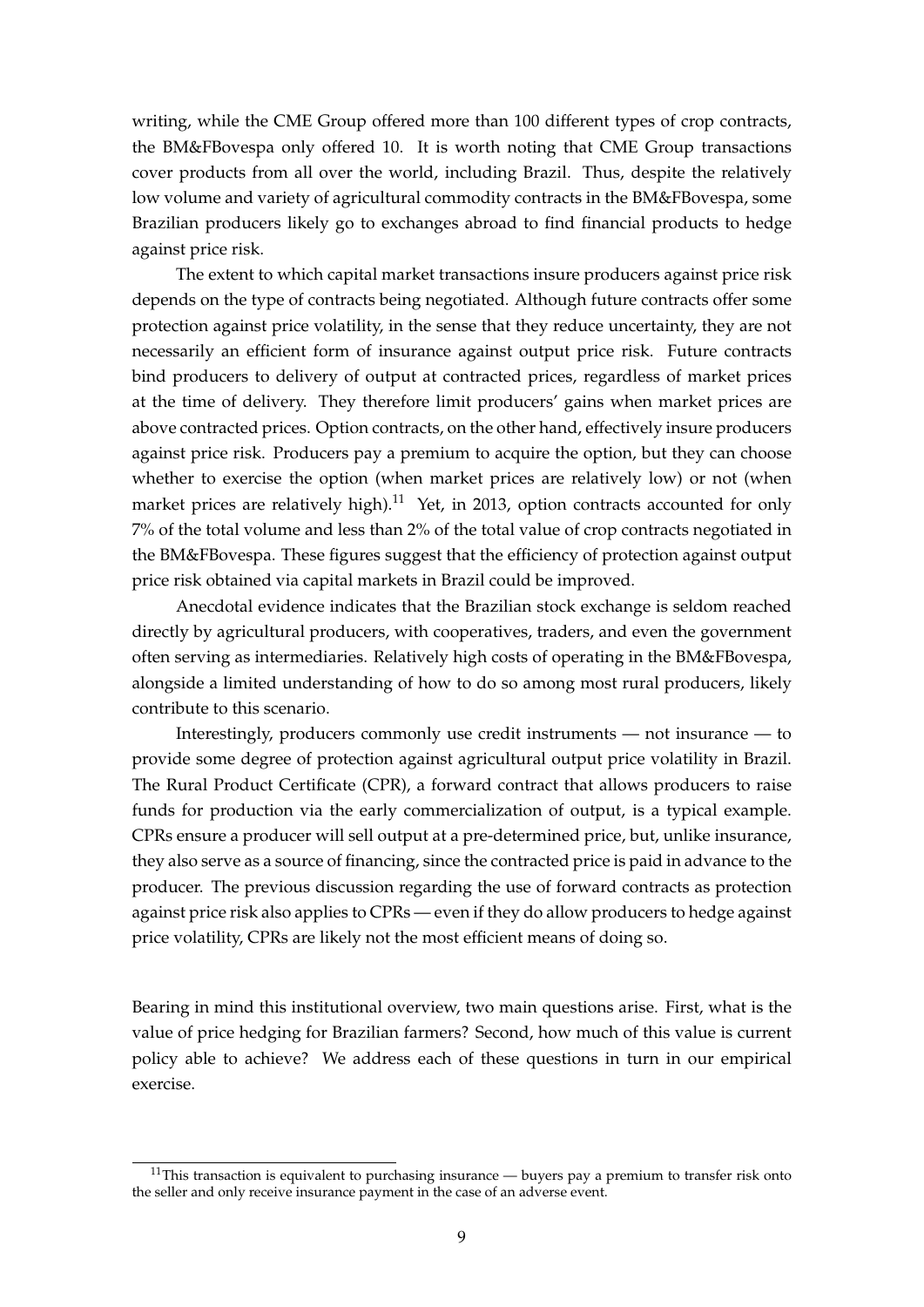#### **3. Results**

#### *Model*

We evaluate quantitatively the insurance gains for Brazilian farmers. For a full description of the model we apply in this analysis, we refer the reader to the appendix of this paper.

We measure the gains for the four largest crops in Brazil in terms of production value: soybean, sugarcane, corn, and coffee. Soybean is by far the largest crop in Brazil, having reached BRL 91.0 billion in 2013. It is mostly a well-organized business, with a relatively uniform productivity across the country, and farmers have access to price hedging in international capital markets.

Sugarcane, the second largest crop, achieved BRL 49.1 billion in 2013. It is an input both in the food market (sugar) and in the energy market (ethanol). While it faces several international trade restrictions, it is still a highly productive business in different regions of the country.

Corn is the third largest crop, with BRL 37.0 billion in 2013. Brazilian corn farming displays significant variation throughout the country in terms of farm size and productivity. It is frequently produced on smaller farms with limited access to organized markets to insure risk away, as opposed to soybean. Farmers have a very high exposure to price risk, and we use corn as the leading case to present the results.

Coffee is the fourth largest crop, with BRL 14.3 billion in 2013. It is historically a very important crop in Brazil: it was by far the most important export product in the country in first half of the twentieth century, and has been subject to price insurance policies for more than a century now. Moreover, it is a long-term crop, which subjects farmers to additional risk: a low price in a given year affects current crops and may signal a long period of low prices.

#### *Results*

In markets where full insurance is available, farmers only save the necessary resources for future production. In contrast, in markets with uninsured risk, farmers keep an excessive amount of resources for normal production reasons. While this allows farmers to build a buffer against low profits when prices are low, it limits both consumption and reinvestment into improved production. In other words, greater risk diversification frees up resources for other uses; insuring farmers against low output prices effectively decreases the exposure of farmers to volatility, which is particularly relevant for poor farmers - who are at risk of reaching extremely low values of output if prices go down.

We quantify the welfare gains from improved insurance: We evaluate how farmers' decisions respond to changes in price risk. Tables 1 and 2 present the main results,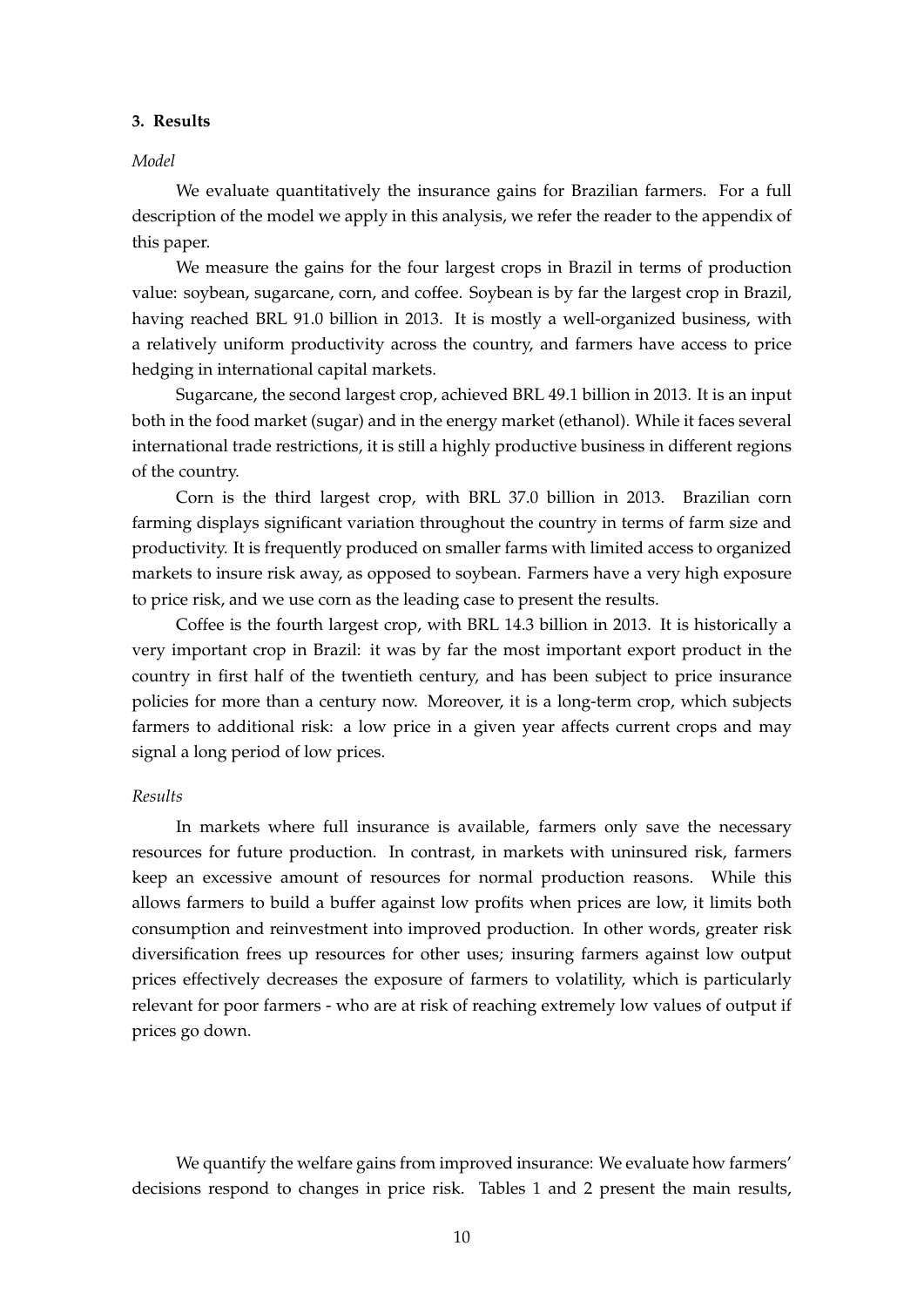|           | Value of Insurance      |         |             | Gains from Current Policy |         |  |
|-----------|-------------------------|---------|-------------|---------------------------|---------|--|
|           | Share of                | BRL     | Consumption | Share of                  | BRL     |  |
|           | <b>Production Value</b> | billion | Gain        | Value of Insurance        | billion |  |
| Soybean   | 25.8%                   | 23.5    | $35.0\%$    | $5.4\%$                   | 1.273   |  |
| Sugarcane | 37.6%                   | 18.4    | 41.4%       | 12.7%                     | 2.343   |  |
| Corn      | 15.3%                   | 5.7     | 28.4%       | $2.9\%$                   | 0.163   |  |
| Coffee    | 14.4%                   | 2.0     | 21.9%       | $10.0\%$                  | 0.203   |  |
| Total     | 25.9%                   | 49.6    | 36.7%       | $8.0\%$                   | 3.982   |  |

Table 1 Value of Insurance and Gains from the Current Policy

| Table 2                                                             |  |
|---------------------------------------------------------------------|--|
| Value of Insurance and Gains from Current Policy by Farm-Size Group |  |

|           |             | Value of Insurance<br>(Share of Production Value) |             | Gains from Current Policy<br>(Share of Value of Insurance) |               |             |  |
|-----------|-------------|---------------------------------------------------|-------------|------------------------------------------------------------|---------------|-------------|--|
|           | Small Farms | Average Farms                                     | Large Farms | Small Farms                                                | Average Farms | Large Farms |  |
| Soybean   | 29.3%       | 26.4%                                             | 20.6%       | $7.3\%$                                                    | $6.2\%$       | $4.5\%$     |  |
| Sugarcane | 41.1%       | 37.1%                                             | 31.0%       | $13.5\%$                                                   | 13.0%         | $8.9\%$     |  |
| Corn      | $19.6\%$    | 12.3%                                             | $8.2\%$     | $3.8\%$                                                    | $3.1\%$       | 1.2%        |  |
| Coffee    | $17.2\%$    | 14.4%                                             | $5.3\%$     | $13.2\%$                                                   | $10.5\%$      | 8.8%        |  |

discussed in the next two subsections. We aim at answering the following questions. First, what is the value of price insurance for Brazilian farmers? Second, how much gain does the current policy actually achieve?

# *The Value of Insurance*

The first exercise measures the economic gain of risk diversification. Thus, we may evaluate the potential size of the insurance market and establish a threshold to compare this to the outcome of the current policy. We use two criteria, described below, to make this measurement: willingness to pay and consumption gains.

The first measure relates to how much farmers would be willing to pay to avoid price volatility. This is a market-based measure of the value created by improved insurance: it is the total amount farmers would pay to insurance price risk away. We interpret it as the economic value of insurance as it captures all the potential gain from avoiding risk.

The second measure relates to direct gains to farmers: if the freed-up resources were entirely redirected to farmers' private consumption, how much would it increase? This is a direct measure of economic benefit, since improved agricultural production should eventually turn into higher consumption. We highlight that it is immaterial whether consumption actually pertains to farmers, or if it goes to some other segment of society; in other words, we do not measure the distributional impact of improved insurance.

We use these two criteria to measure the economic gain from diversification as follows. We compare two scenarios: autarky (in which farmers cannot diversify risk at all) and a hypothetical setup with perfect insurance (in which farmers know exactly the price they will receive, which is the average of observed prices).

We find that the value of insurance for corn farmers is 15.3% of total production value, or BRL 5.7 billion in 2013. Average consumption by corn farmers increases by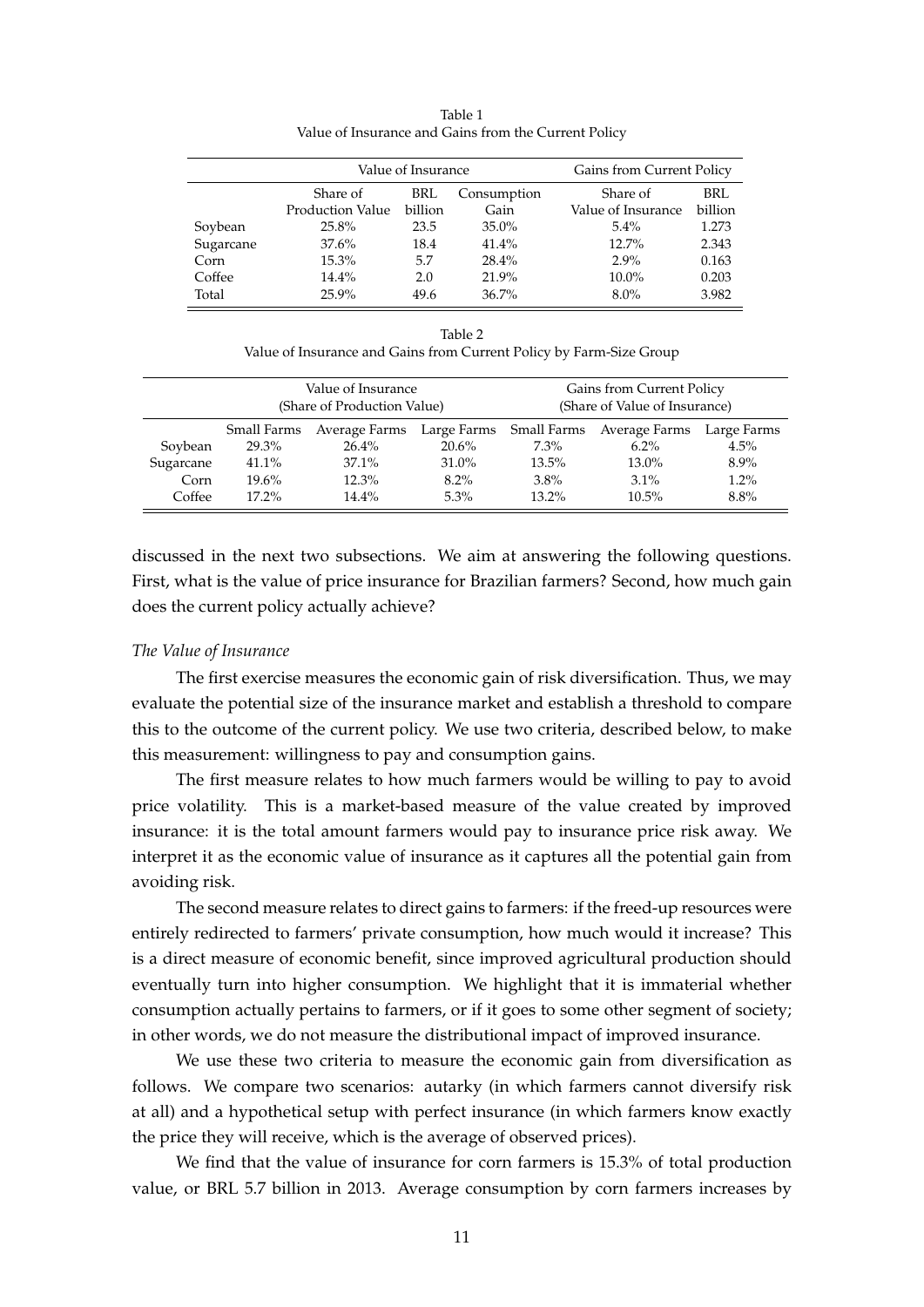28.4% with respect to the autarky scenario, in which the average is taken with respect to all levels of land holdings for Brazilian farmers and considers the median prices.

Moreover, this gain is higher for farmers with low levels of land and capital – i.e., small and poor farmers gain more through price risk insurance. To illustrate this point, we consider three levels of land holdings: low, medium, and high. These groups are divided so that each includes one third of Brazilian municipalities. The gains (in terms of insurance value) for small corn farmers is 19.6%, while for large ones this value reaches only 8.2%.

The gains to small farmers partly relate to the need to avoid extremely low levels of consumption; when prices go down, part of this group falls below the poverty line, since poor farmers are by definition closer to the poverty line. A given fall in prices and profits which is irrelevant for large farmers may be enough to drive them into a range of insufficient consumption. Hence they save proportionally more than large farmers as a response to a given level of price volatility.

An examination of coffee farming yields similar figures to that of corn: the value of insurance is 14.4%, or BRL 2.0 in 2013. Gains for soybean farmers are even higher: the value of insurance is 25.8% of total production value, or BRL 23.5 billion in 2013. Again, these figures are higher for small farmers. A high value of insurance, associated with the fact that soybean is the largest crop in Brazil, offers a partial explanation as for why soybean farming activity reached a level of organization to reach international capital markets: the gain from insuring risk away is large enough to cover coordination costs. The largest gains are found for sugarcane: 37.6%, or BRL 18.5 billion in 2013. This relates to the series of sugarcane prices we analyze: prices displayed a relevant probability of becoming very low in the period 2009-2014. Overall, the value of insurance for the four crops we consider is BRL 49.6, or 25.9% of total production value.

#### *The Current Policy in Brazil*

The current policy is Brazil has two main features. First, it protects farmers against price risk by guaranteeing a minimum price; hence it provides insurance against low prices, but does not affect volatility above this threshold: the minimum-price policy only offers partial insurance against price risk. Second, it destroys value by distorting the market allocation: the government diverts the product from the buyer who values it the most and chooses a different destinatary (either the government buys the output directly, or it simply matches a producer with a consumer out of the regular market the latter implementation saves on operational costs, but the government still chooses who will receive it). Destruction of value may be complete if no alternative use is found in time and stocks rot. It should be noted that the government cannot simply sell in the same market as it would depress prices. As a sidenote, one should note that there is a large political uncertainty in the minimum price policy: government intervention is frequently unanticipated as it may take place even if the annual Farm Bill does not establish a minimum price for a given crop.

We focus on the first issue: incomplete insurance. In other words, we quantify the benefit of the current policy when compared to the autarky benchmark. The analysis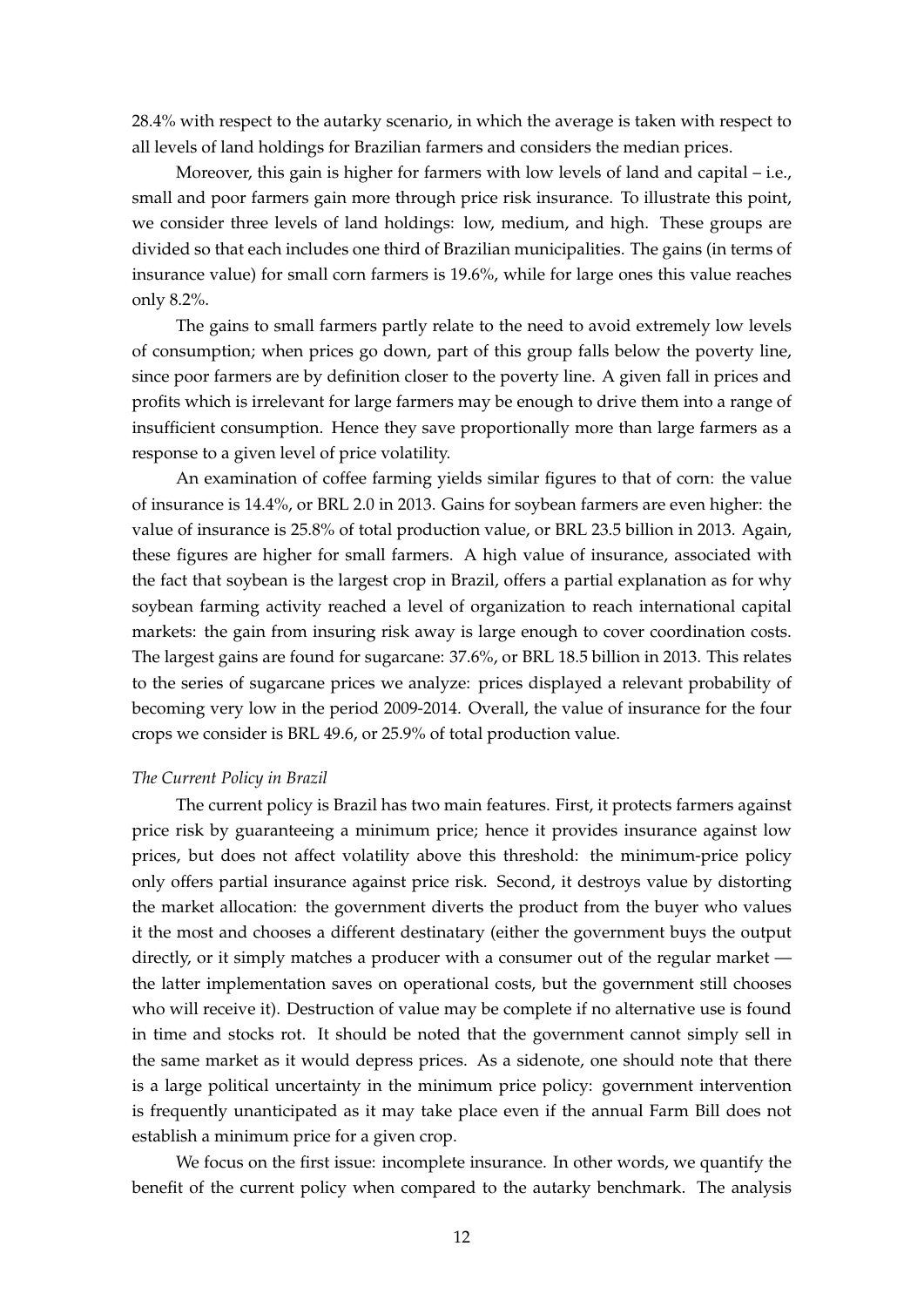is based on average willingness to pay (interpreted as value of insurance); results are similar for consumption gains.

We find the value of the insurance offered by the current policy to corn farmers is only 2.9% of the potential gain, or BRL 163 million. These gains are slightly higher for smaller farmers, for the same reasons discussed in the previous subsection.

It should be noted that the rationale behind the gains to larger farmers is not related to avoiding the poverty line. These are competitive producers who derive little benefit from the current system, which aims at insuring very small farmers from calamitous risk — i.e., risk of being unable to afford food and basic services when output prices are too low. Large farmers aim at insuring their profit margins against price volatility — a risk that is essentially unattended by the minimum price policy, since volatility is unchanged for all prices except the lowest ones.

These figures indicate that the impact of price risk affects farmers mostly through high volatility (which affect both small and large farmers), and not through the risk of extreme poverty. This relates to the fact that the current policy dates from the 1960s, when a significant share of Brazilian farmers were small, while contemporary agriculture usually operates at a scale as high as to rend the risk of poverty less relevant.

We find that soybean and coffee derive a higher benefit from the current policy, although it is still low in overall terms. The current policy reaches 5.4% of the potential gain, or BRL 1.3 billion in 2013. This figure reaches 10.0% for coffee growers, or BRL 203 million. The highest gain from the current policy goes to sugarcane farmers: 12.7%, or BRL 2.3 billion in 2013. Overall, the gains from the current policy for the four crops is BRL 3.982, or 8.0% of the total value of insurance for these crops (BRL 49.6).

We conclude that the current policy seems unable to affect risk exposure significantly in the sense that the value it creates for farmers is small compared to potential gains from insurance. Moreover, it is an expensive policy: the resources reserved for price support (including but not limited to government acquisitions) ranged from BRL 2.0 billion to BRL 5.4 billion in 2012/2013.

#### **4. Final Remarks**

This paper studies the current policy for agricultural price support in Brazil. The current policy is still mostly based on direct government intervention: when prices fall below a threshold, the government either buys the output directly, or matches the producer to some out-of-the market consumer who values it less than the market itself.

We find that this policy offers very limited insurance to farmers, who are still exposed to volatility above the threshold. We suggest policy should move in the same direction as the United States and the European Union moved in the past decades. First, government should not buy out farmers' output, or decide its destination; the market allocation should be preserved so as to avoid inefficiencies. As a corollary, the government should not pay for the whole output, which imposes a huge burden on public expenditures; instead, it should pay only the necessary amount to avoid poverty or excessive volatility. Such policies are particularly relevant in Brazil as capital markets,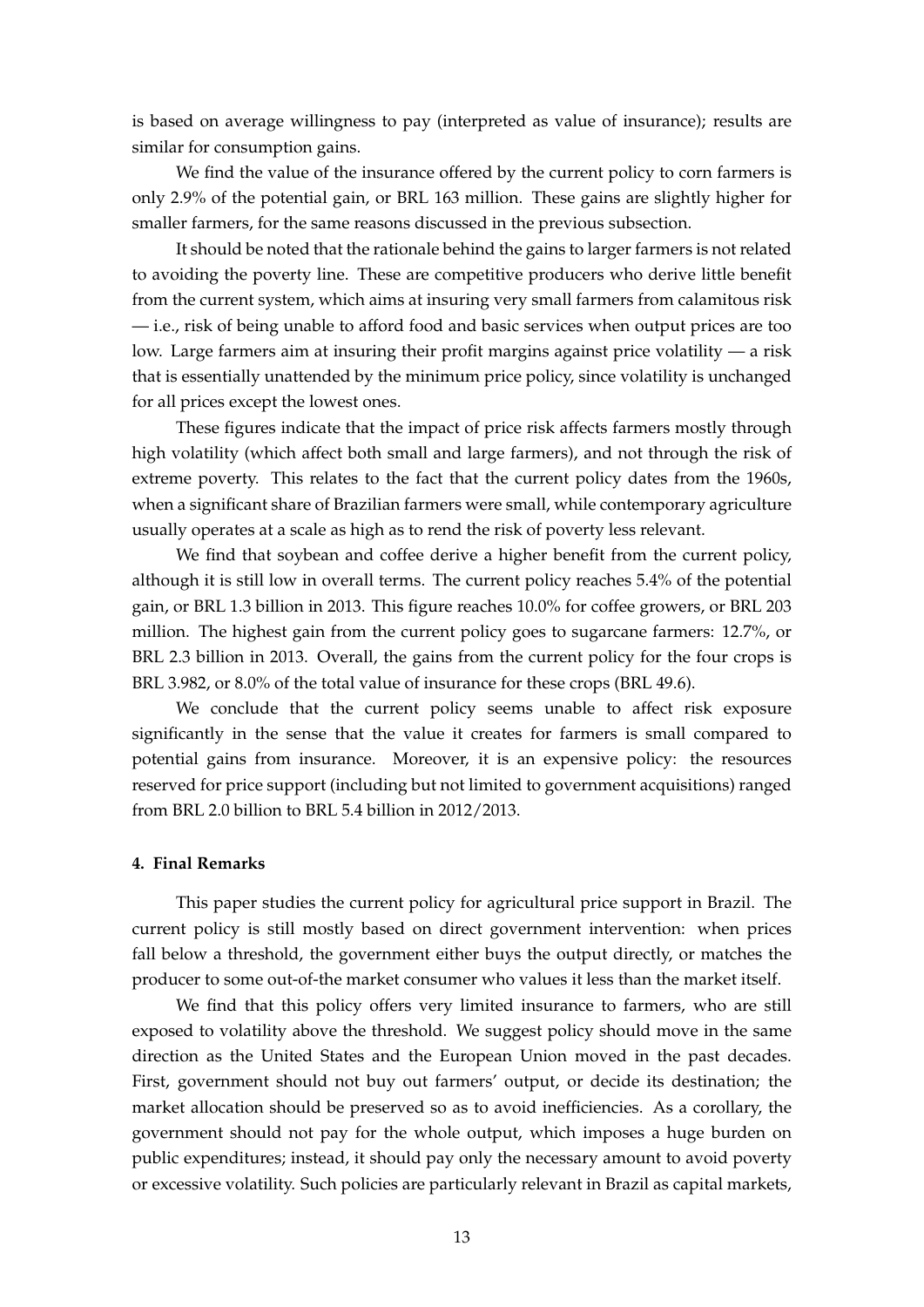which offer the natural tools for price hedging, are less developed in Brazil than in developed countries.

#### **5. Appendix: Model**

We use a version of the neoclassical growth model in which prices are modelled as an exogenous stochastic process. Decisions are made before uncertainty is realized and future utility is discounted at a rate *β*.

We consider a Cobb-Douglas production function with two inputs: land and labor. One may write:

$$
y = Ak^{\alpha}l^{\gamma} \tag{1}
$$

where *k* stands for land and *l* means labor. Capital may accumulate and is used as the endogenous state variable of the recursive formulation; it depreciates at an exogenous rate  $\delta = 0.1$ . Labor is hired in every period in a competitive market. Price is an exogenous state variable: it is assumed to follow a Markov process with a given transition matrix, described below.

In each period, the agent decides a quantity  $c$ , while  $k'$  is saved for the next period and may be used to acquire land. The agent's utility function is concave and displays decreasing absolute risk aversion, with a subsistence consumption level equal to BRL 3,285 (roughly, one dollar a day):

$$
u(c) = (c - 3285)^{1-\rho}/(1-\rho)
$$
 (2)

We set  $\rho = 0.4$  and notice that with this funcional form, savings act as a substitute for self-insurance: farmers are less hurt by price volatility when they have high levels of capital (and hence high expected profit). The agent's value function *V* depends on the state variables *k* and *p*:

$$
v(k,p) = max_{k'} u(pAk^{\alpha} * l^{\gamma} + (1-\delta) * k - k') + \beta * E[v(k',p)]
$$
\n(3)

in which primes denote next-period variables. As a matter of notation, we assume that next-period variables already account for depreciation. Notice that labor and consumption may be rewritten as funcions of the state variable. Using information from the Brazilian Agricultural Census of 2006 (the last edition), we match the competitive wage that determines optimal labor hirings to the average wage, in annual terms, of a crop farm establishment with no less than 10 hectares pays to a worker (see tables 812 and 833 of the Agricultural Census).

We set  $\alpha = 0.5$  and choose A and  $\gamma$  for each crop so as to match  $l = 1.80$ , the average number of workers in farms with at least ten hectares; and the steady state level of capital to the median level observed in the Agricultural Census of 2006, which informs that the average value of capital and land holdings is BRL 42,643 and BRL 33,792, respectively. Capital varies from BRL 134 to nearly BRL 4 million, while land holdings go from 11.49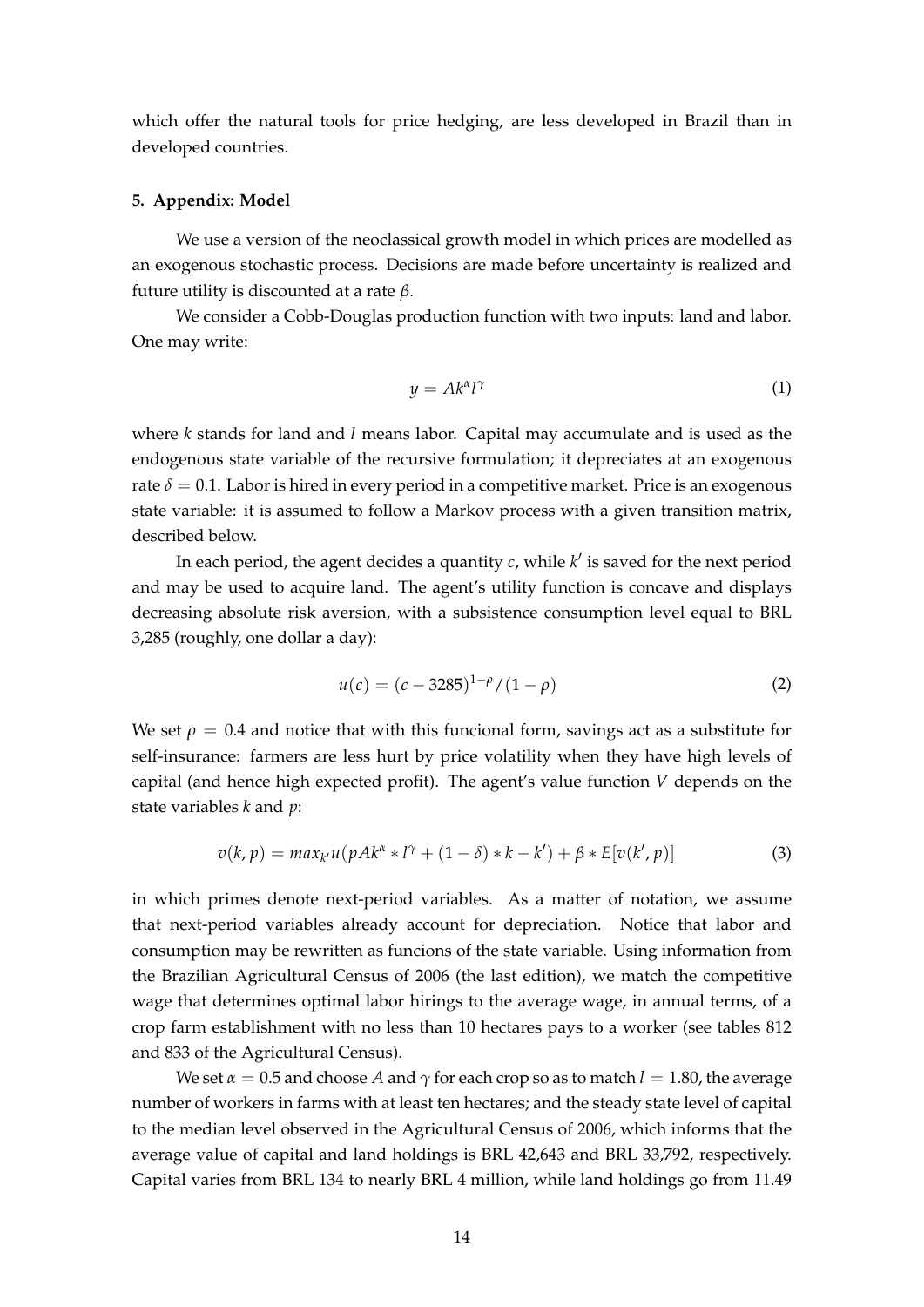to nearly 14 million (see table 831 of the Census). The results reported in the paper use only land holdings.

Under autarky, the decision maker faces current prices in every period; there is no risk sharing. However, some forms of self-insurance are possible. As discussed above, decision makers are less sensitive to risk when capital levels are high. Under perfect insurance, farmers receive the expected value of prices in each period. Under the current policy, the minimum price is such that the lowest three market prices in the support is avoided. This is precise for corn, and is an approximation that slightly overestimates the gain from ghe current policy for coffee. This exercise overestimates the gain for soybean, since the lowest market price was always above the minimum price set by the government in the period under study. Lastly, we input the same threshold for sugarcane even in the absence of declared minimum prices. Table 4 reports yearly average prices for the period we consider.

| Product   | Reference Unit*  | Minimum** | Maximum** |
|-----------|------------------|-----------|-----------|
| corn      | 60kg             | 9.35      | 20.86     |
| soybean   | 60kg             | 20.21     | 47.69     |
| coffee    | 1kg green coffee | 1.86      | 4.92      |
| sugarcane | 1kg              | 0.21      | 0.39      |

Table 3 Price Supports

\*Units for average monthly prices received by farmer

\*\* Prices deflated to January 2004 BRL

Transition matrices for agricultural commodity prices were built from monthly nominal price series for corn, soybean, coffee, and sugarcane. Data for the first three products were obtained from the Paraná state Secretariat of Agriculture and Supply (SEAB-PR) and captured average prices received by producers. These series covered the January 2004 through December 2013 period and were deflated to January 2004 Brazilian reais (BRL). Data for sugarcane prices were obtained from the São Paulo state Council of Sugarcane, Sugar and Alcohol Producers (CONSECANA-SP) and also captured average prices received by producers. This series covered the April 2009 through March 2014 period and was deflated to January 2014 Brazilian reais.

Table 4 Average Yearly Minimum Prices

|            | 2004                | 2005                          | 2006                                                           | 2007 | 2008                    | 2009  | 2010        | 2011  | 2012  | 2013  |
|------------|---------------------|-------------------------------|----------------------------------------------------------------|------|-------------------------|-------|-------------|-------|-------|-------|
| corn       |                     | 13.04 12.73                   |                                                                |      | 12.94 12.45 11.68 12.41 |       | 13.13 12.77 |       | 12.04 | 11.47 |
| soybean    |                     | 13.16 12.47 12.07 10.61 11.27 |                                                                |      |                         | 16.83 | 17.63       | 16.54 | 16.02 | 15.06 |
| coffee     | $\omega_{\rm{max}}$ |                               | 144.75 140.18 134.68 159.43 190.96 190.77 178.96 169.73 177.99 |      |                         |       |             |       |       |       |
| sugarcarne | $\sim$ $-$          | -                             |                                                                | -    |                         |       |             |       |       |       |

Notes: minimum prices for each product are averaged across months and states. Prices are deflated to 2004 BRL.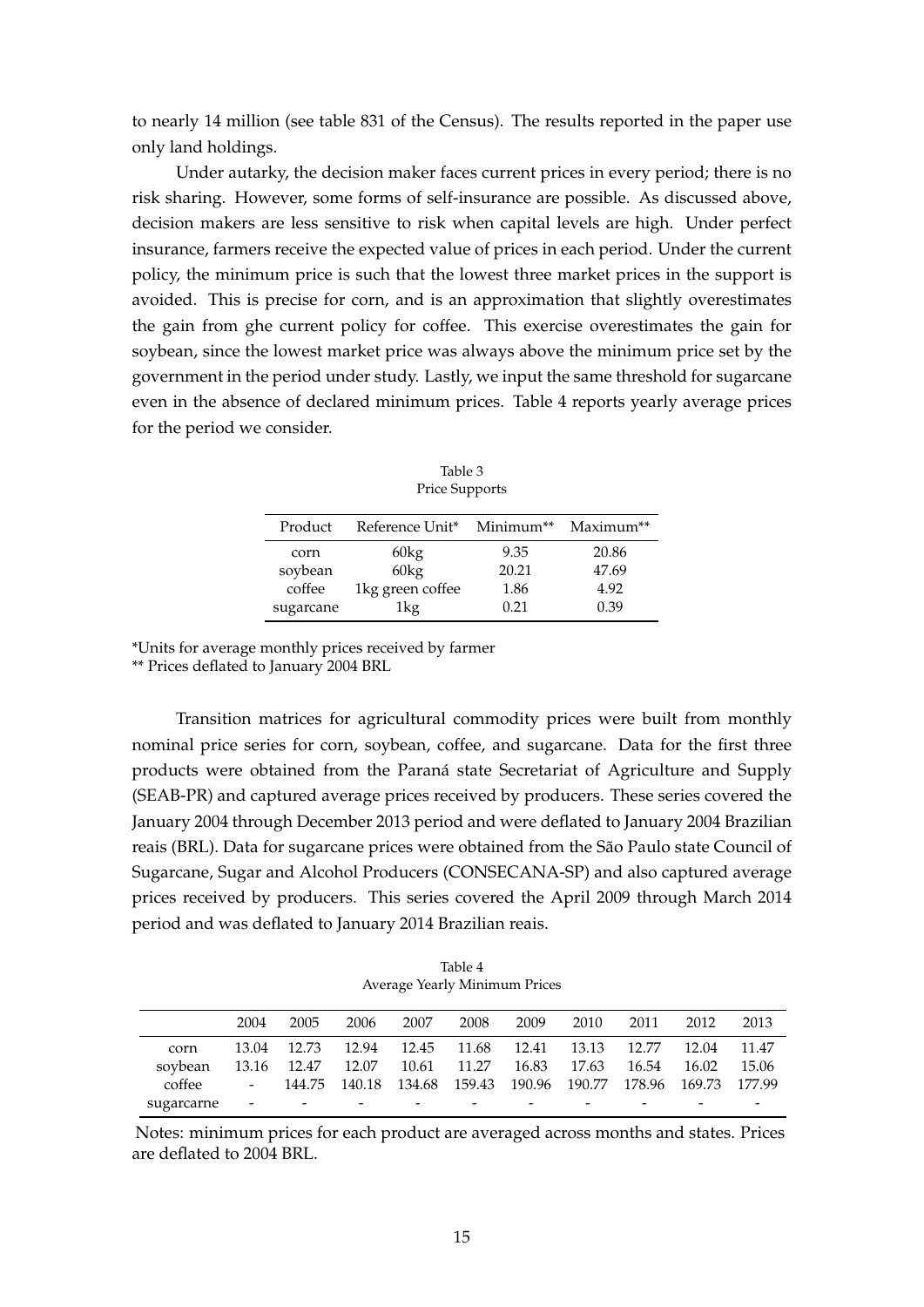Based on each product's deflated price range within the whole period covered, we used product-specific price deciles to determine category thresholds such that, for each product, we had ten different price categories. Table 3 shows minimum and maximum prices for each of the four products. We then associated observed prices with one of these ten categories and calculated a 10x10 transition matrix for prices, where the entry occupying position *ij* indicates the probably that, having observed category *i* prices in any given month, one would observe category *j* prices the following month. The transition matrices for all four products exhibited a similar and intuitive pattern, with a concentration of positive probabilities along the main diagonal and higher probabilities near the extremes, indicating that both very high and very low prices tend to persist.

We report in the main text the results for  $\rho = 0.4$ . Table 5 reproduces the same exercise for higher levels of risk aversion;  $\rho = 1$  corresponds to the logarithmic utility. The value of insurance increases in the level of risk aversion; hence one may consider the results reported in the main text as the lower bound for this value, computed for a conservative degree of aversion. Lastly, it is possible to check that whatever the value of insurance, the amount captured by the current policy is roughly unchanged.

|                      |           | Value of Insurance   |         | Gains from Current Policy |         |  |
|----------------------|-----------|----------------------|---------|---------------------------|---------|--|
| Parameter of         |           | Share of             | BRL     | Share of                  | BRL     |  |
| <b>Risk Aversion</b> |           | Production Value (%) | billion | Potential Gain (%)        | billion |  |
| 0.6                  | Soybean   | 0.3118               | 28.3698 | 0.0562                    | 1.5944  |  |
|                      | Sugarcane | 0.4032               | 19.8084 | 0.1301                    | 2.5771  |  |
|                      | Corn      | 0.2014               | 7.4585  | 0.027                     | 0.2014  |  |
|                      | Coffee    | 0.1896               | 2.7038  | 0.095                     | 0.2569  |  |
| 0.8                  | Soybean   | 0.3648               | 33.1921 | 0.0571                    | 1.8953  |  |
|                      | Sugarcane | 0.4754               | 23.3555 | 0.1312                    | 3.0642  |  |
|                      | Corn      | 0.2605               | 9.6471  | 0.029                     | 0.2798  |  |
|                      | Coffee    | 0.2371               | 3.3812  | 0.1011                    | 0.3418  |  |
| 1                    | Soybean   | 0.418                | 38.0326 | 0.0601                    | 2.2858  |  |
|                      | Sugarcane | 0.502                | 24.6623 | 0.1315                    | 3.2431  |  |
|                      | Corn      | 0.3181               | 11.7802 | 0.0301                    | 0.3546  |  |
|                      | Coffee    | 0.2849               | 4.0628  | 0.1056                    | 0.4290  |  |

Table 5 Robustness